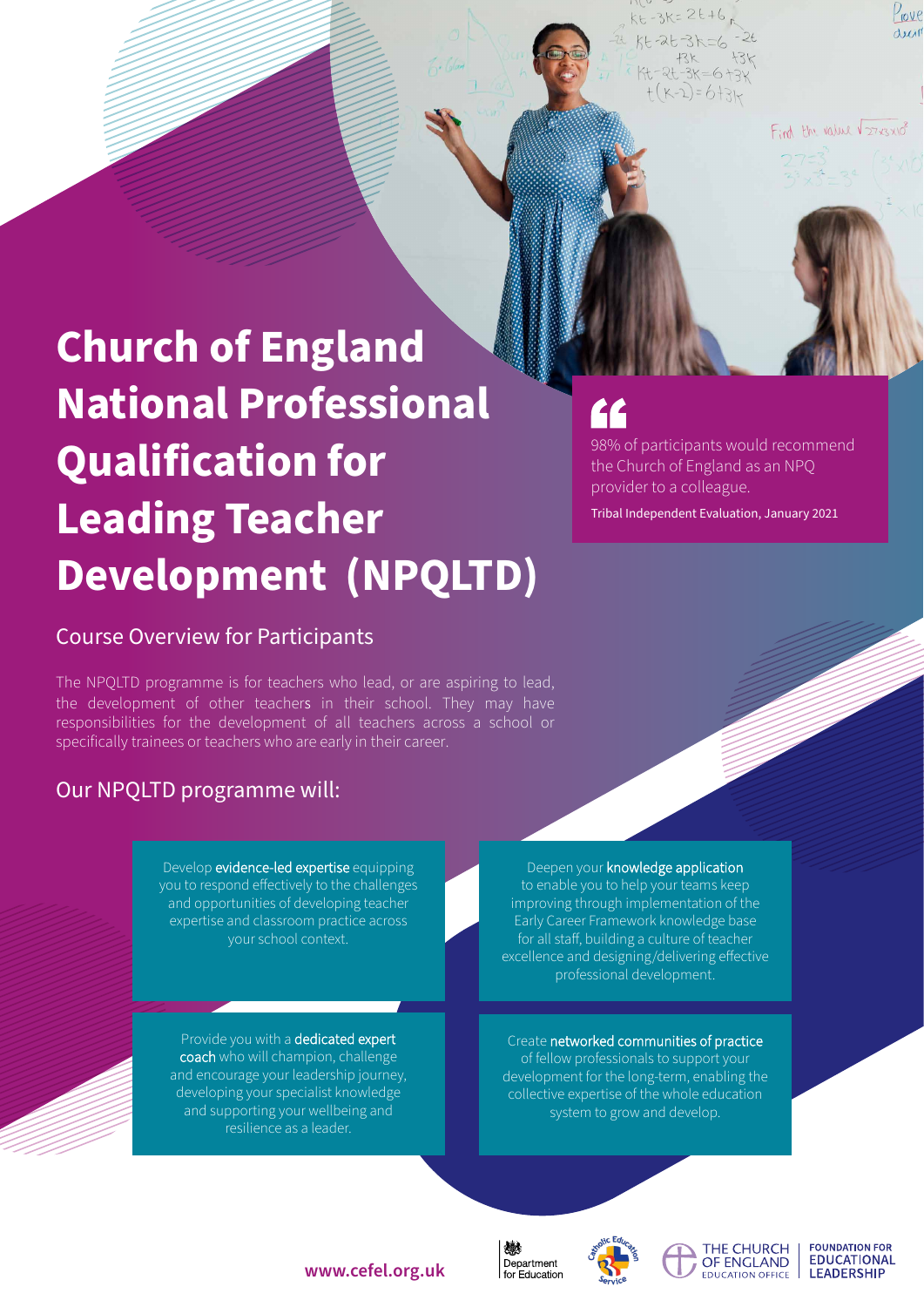

# Your Learning Experience

The Church of England NPQLTD programme is designed to develop you as a leader in 3 key aspects, which we define as **CALLED**, **CONNECTED** and **COMMITTED**.

Drawing on these aspects of leadership, your learning experience with the Church of England will be defined by 6 interacting principles upon which we have built the entire programme.



#### **#1 Teacher excellence at the heart of Leadership**

of teaching at the heart of your vision for teacher development and secure the best outcomes for children through building a culture of teacher excellence and effective classroom practice.



You set the culture and define it by your expectations, actions and decision-making, enabling your teams to secure the very best outcomes for every child. Putting your vision into practice is complex, but each unit will help you to bring



### **CALLED:**

Defining self-identity and ambitious school vision for flourishing children and adults



**#3 Creating and sustaining Communities of Practice** We flourish together not alone. Your training will embed you in vibrant professional networks, ensuring that your wisdom and wellbeing are strengthened by the community.



#### **#6 Social Justice and Serving the Common Good**



#### **COMMITTED:**

**#5 Effective Role-Specific Application of Knowledge**

# **CONNECTED:**

Developing together



#### **#4 An Expert Coach for Every Leader**

Your expert coach will guide you through a significant proportion of the programme, enhancing your understanding of the research and supporting your practice of new skills.







#### **FOUNDATION FOR EDUCATIONAL LEADERSHIP**

### **www.cefel.org.uk**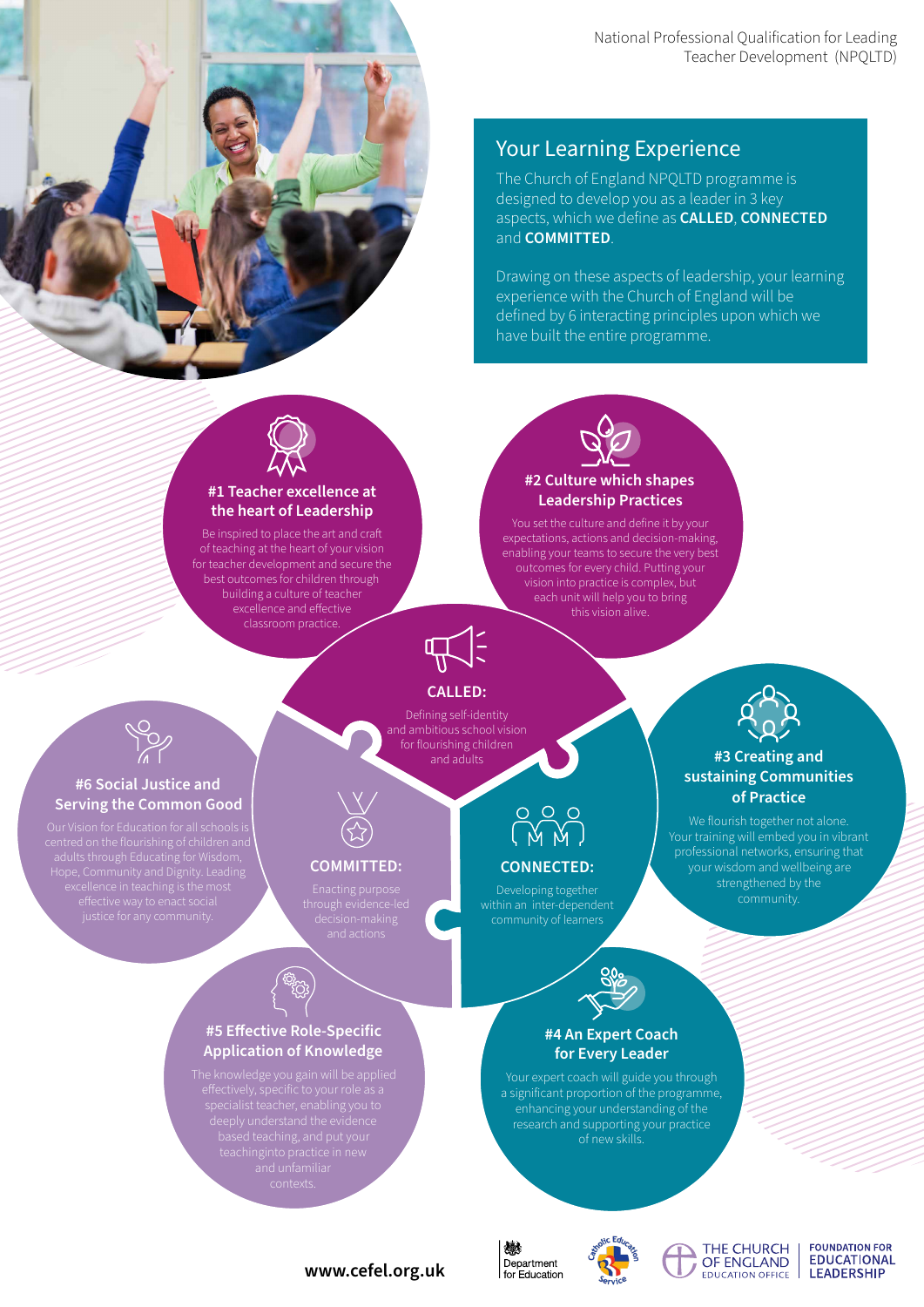# Your Learning Journey

Programme delivery is based on a 4-stage learning cycle which offers a rich blend of online, asynchronous and face-to-face learning experiences.

The NPQLTD programme includes **4 teaching cycles.** Each of these cycles include **4 stages,** as shown in the diagram below:



Each teaching cycle focuses on exploring a different unit of the NPQLTD framework. The focus of each teaching cycle is as follows:



- **TEACH** 20 hours asynchronous learning
- **PRACTICE** 8 hours small group expert coaching
- **APPLY** 4 x 0.5 days face to face learning in local training venues



燃

Department

for Education



**FOUNDATION FOR** THE CHURCH **EDUCATIONAL** OF ENGLAND **LEADERSHIP EDUCATION OFFICE** 

**www.cefel.org.uk**